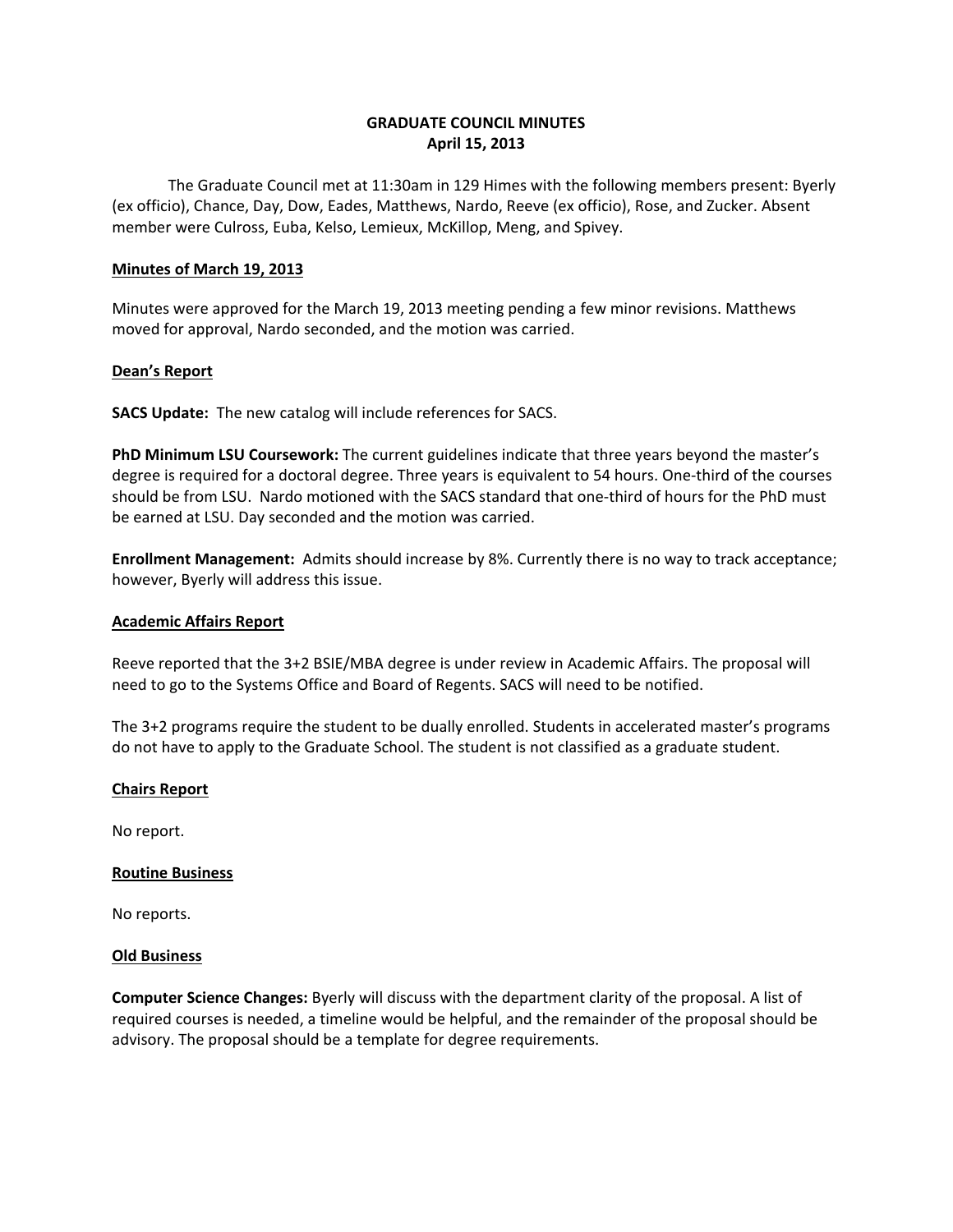# **New Business**

**Certificate in Fisheries Science and Assessment:** an email ballot will be sent to the Graduate Council for a vote.

**Plus/Minus Grading:** Byerly will send something to the Graduate Council to review. The start date is fall 2014.

# **Executive Session**

# **Standing Committee Reports**

**Promotion and Tenure Committee:** No report.

**Graduate Faculty:** No report.

**Awards Committee:** No report.